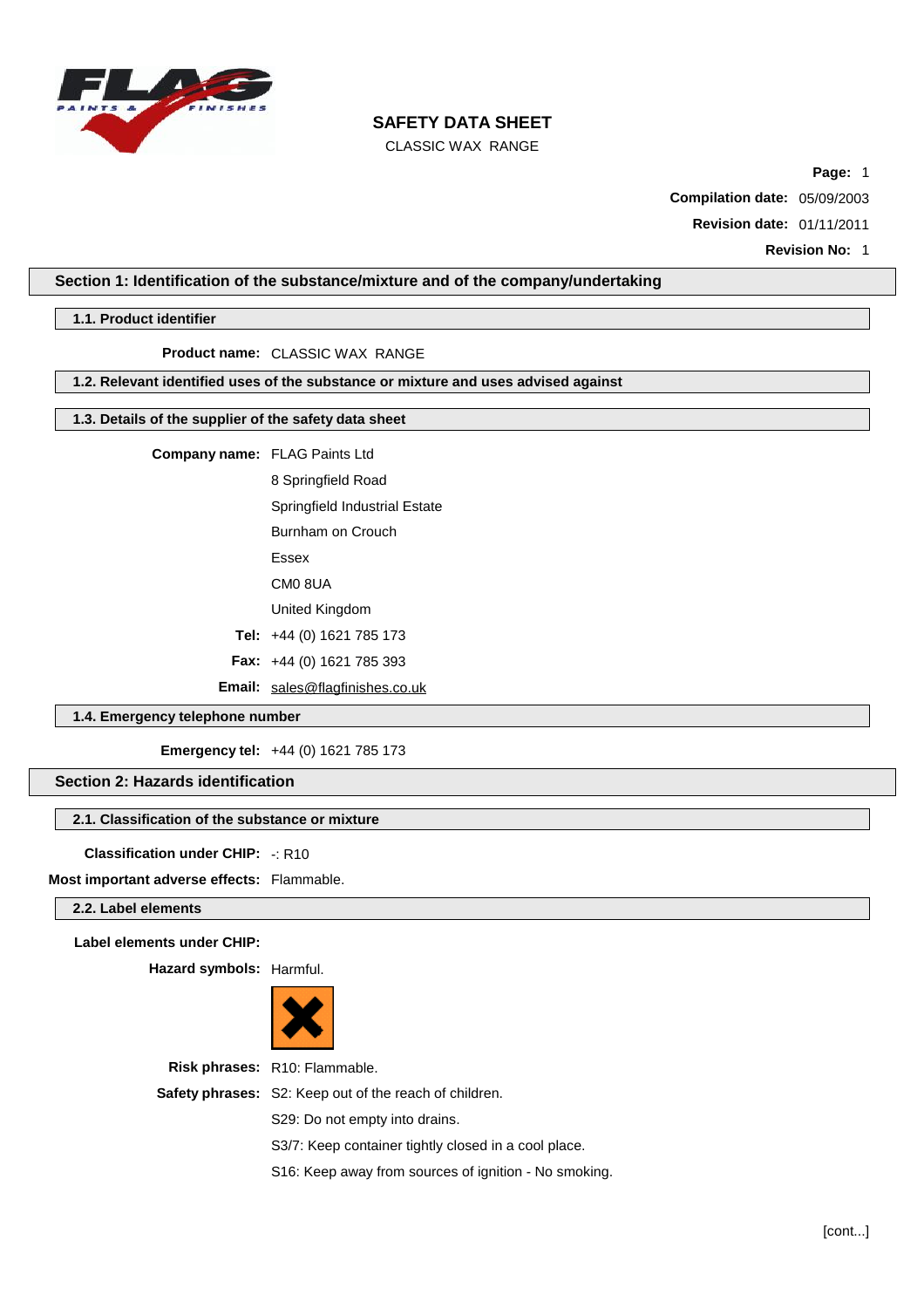## CLASSIC WAX RANGE

## **2.3. Other hazards**

**Other hazards:** Highly flammable.

**PBT:** This substance is not identified as a PBT substance.

## **Section 3: Composition/information on ingredients**

**3.2. Mixtures**

#### **Hazardous ingredients:**

## LOW BOILING POINT HYDROGEN TREATED NAPHTHA - NAPHTHA (PETROLEUM), HYDROTREATED LIGHT

| <b>EINECS</b>           | CAS | <b>CHIP Classification</b>              | <b>CLP Classification</b>                                                         | Percent     |
|-------------------------|-----|-----------------------------------------|-----------------------------------------------------------------------------------|-------------|
| 265-151-9<br>64742-49-0 |     | Xn: R65: F+: R12: Xi: R38: N:<br>R51/53 | Asp. Tox. 1: H304; Flam. Lig. 1: H224;<br>Skin Irrit. 2: H315; Aquatic Chronic 2: | $50 - 70\%$ |
|                         |     |                                         | H411                                                                              |             |

## **Section 4: First aid measures**

#### **4.1. Description of first aid measures**

**Skin contact:** Remove all contaminated clothes and footwear immediately unless stuck to skin. Wash immediately with plenty of soap and water.

**Eye contact:** Bathe the eye with running water for 15 minutes. Consult a doctor.

**Ingestion:** Wash out mouth with water. Consult a doctor.

**Inhalation:** Remove casualty from exposure ensuring one's own safety whilst doing so. Consult a doctor.

## **4.2. Most important symptoms and effects, both acute and delayed**

**Skin contact:** There may be irritation and redness at the site of contact.

**Eye contact:** There may be irritation and redness. The eyes may water profusely.

**Ingestion:** There may be soreness and redness of the mouth and throat.

**Inhalation:** There may be irritation of the throat with a feeling of tightness in the chest. Exposure may cause coughing or wheezing.

**Delayed / immediate effects:** Immediate effects can be expected after short-term exposure.

## **4.3. Indication of any immediate medical attention and special treatment needed**

**Immediate / special treatment:** Eye bathing equipment should be available on the premises.

# **Section 5: Fire-fighting measures**

**5.1. Extinguishing media**

**Extinguishing media:** Suitable extinguishing media for the surrounding fire should be used. Use water spray

to cool containers.

# **5.2. Special hazards arising from the substance or mixture**

**Exposure hazards:** In combustion emits toxic fumes.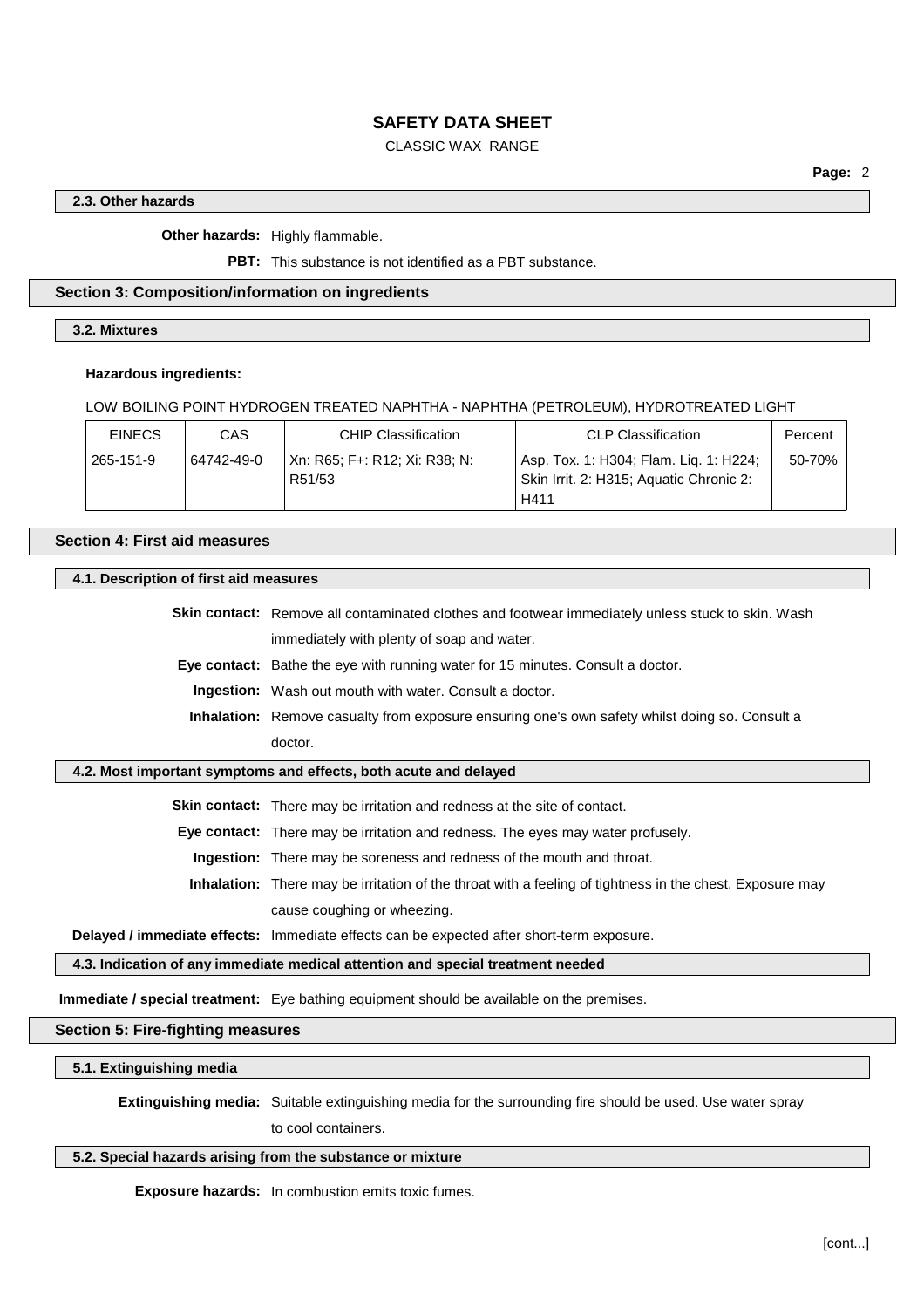## CLASSIC WAX RANGE

## **5.3. Advice for fire-fighters**

**Advice for fire-fighters:** Wear self-contained breathing apparatus. Wear protective clothing to prevent contact with skin and eyes.

#### **Section 6: Accidental release measures**

#### **6.1. Personal precautions, protective equipment and emergency procedures**

**Personal precautions:** Refer to section 8 of SDS for personal protection details. If outside do not approach from downwind. If outside keep bystanders upwind and away from danger point. Mark out the contaminated area with signs and prevent access to unauthorised personnel. Turn leaking containers leak-side up to prevent the escape of liquid.

## **6.2. Environmental precautions**

**Environmental precautions:** Do not discharge into drains or rivers. Contain the spillage using bunding.

## **6.3. Methods and material for containment and cleaning up**

**Clean-up procedures:** Absorb into dry earth or sand. Transfer to a closable, labelled salvage container for

disposal by an appropriate method.

## **6.4. Reference to other sections**

**Reference to other sections:** Refer to section 8 of SDS.

## **Section 7: Handling and storage**

#### **7.1. Precautions for safe handling**

**Handling requirements:** Avoid direct contact with the substance. Ensure there is sufficient ventilation of the area.

Do not handle in a confined space. Avoid the formation or spread of mists in the air.

### **7.2. Conditions for safe storage, including any incompatibilities**

**Storage conditions:** Store in cool, well ventilated area. Keep container tightly closed. The floor of the storage room must be impermeable to prevent the escape of liquids.

**Suitable packaging:** Must only be kept in original packaging.

**7.3. Specific end use(s)**

**Specific end use(s):** No data available.

#### **Section 8: Exposure controls/personal protection**

#### **8.1. Control parameters**

## **Workplace** exposure limits: **Respirable** dust

| State | े hour TWA | 15 min. STEL | <b>9 hour TWA</b> | 15 min. STEL |
|-------|------------|--------------|-------------------|--------------|
| UK    | 100/125ppm | 125ppm       |                   |              |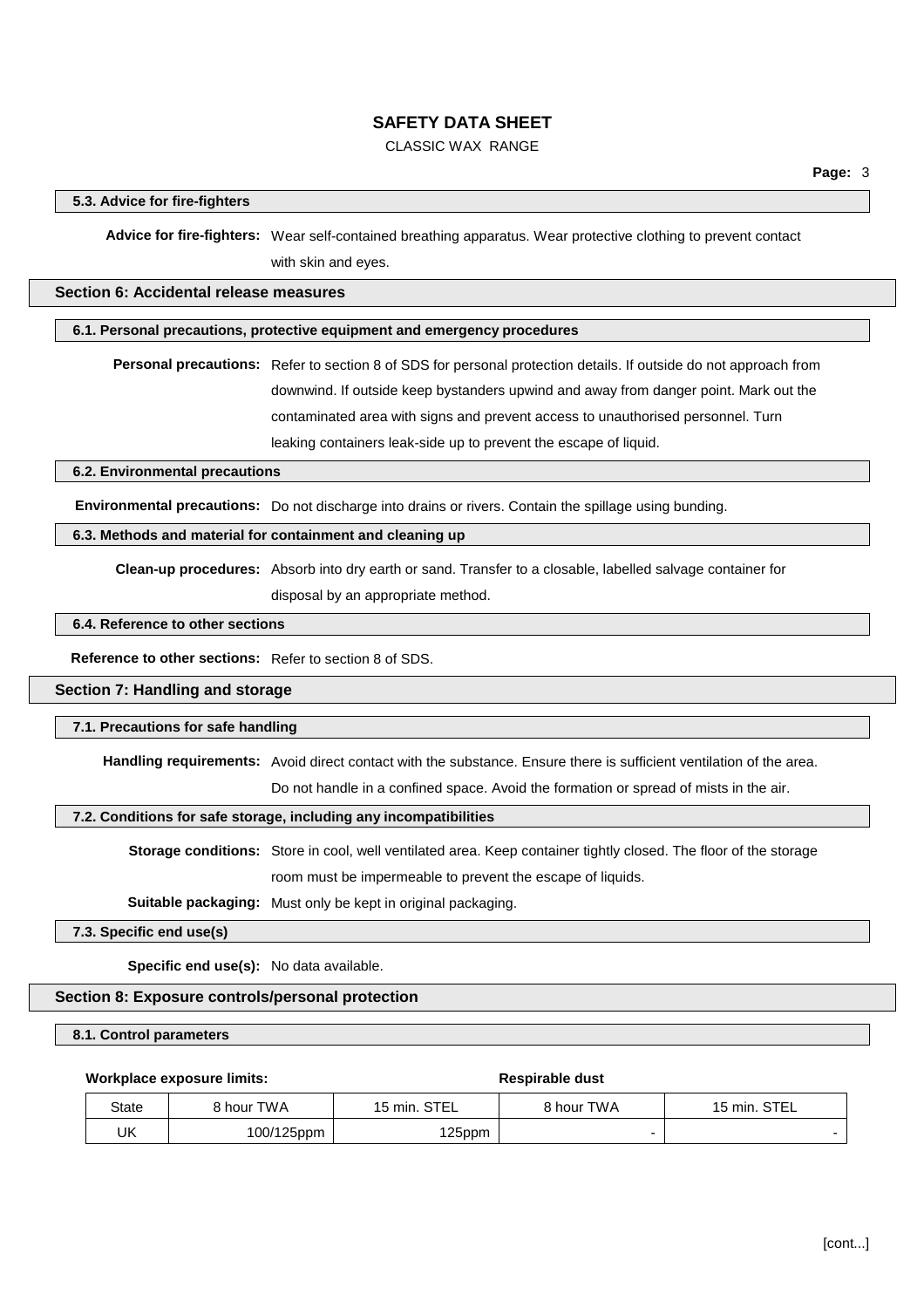## CLASSIC WAX RANGE

#### **8.2. Exposure controls**

**Engineering measures:** Ensure there is sufficient ventilation of the area. The floor of the storage room must be impermeable to prevent the escape of liquids. **Respiratory protection:** Self-contained breathing apparatus must be available in case of emergency. **Hand protection:** Protective gloves. **Eye protection:** Safety glasses. Ensure eye bath is to hand. **Skin protection:** Protective clothing.

#### **Section 9: Physical and chemical properties**

## **9.1. Information on basic physical and chemical properties**

State: Liquid **Odour:** Characteristic odour **Solubility in water:** Insoluble **Viscosity:** Highly viscous **Boiling point/range°C:** 110 **Melting point/range°C:** 50 **Flash point°C:** 23 **Relative density:** 0.8

**9.2. Other information**

**Other information:** Not applicable.

## **Section 10: Stability and reactivity**

**10.1. Reactivity**

**Reactivity:** Stable under recommended transport or storage conditions.

**10.2. Chemical stability**

**Chemical stability:** Stable under normal conditions.

## **10.3. Possibility of hazardous reactions**

**Hazardous reactions:** Hazardous reactions will not occur under normal transport or storage conditions.

Decomposition may occur on exposure to conditions or materials listed below.

## **10.4. Conditions to avoid**

**Conditions to avoid:** Heat.

**10.5. Incompatible materials**

**Materials to avoid:** Strong oxidising agents. Strong acids.

#### **10.6. Hazardous decomposition products**

**Haz. decomp. products:** In combustion emits toxic fumes.

#### **Section 11: Toxicological information**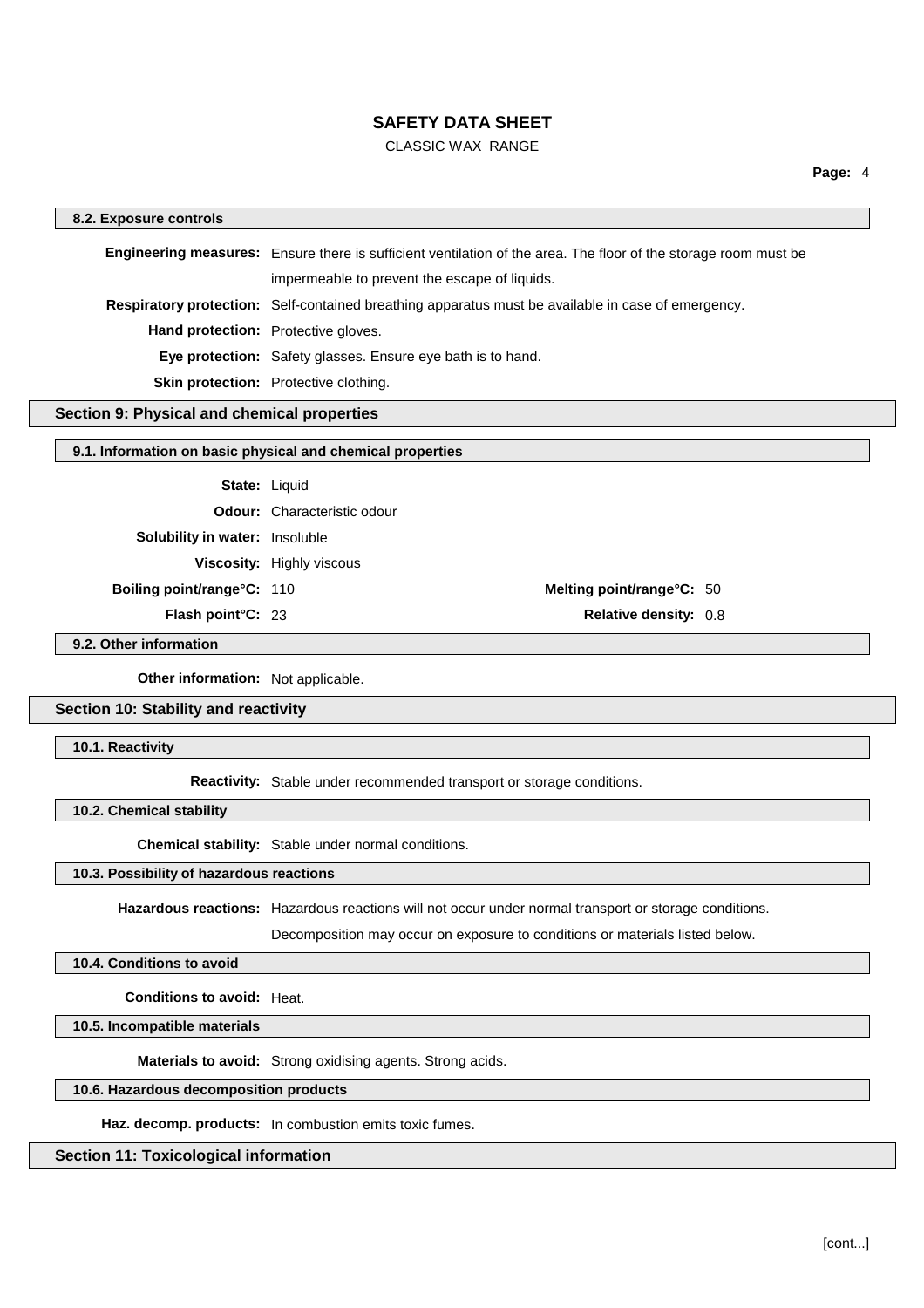## CLASSIC WAX RANGE

#### **11.1. Information on toxicological effects**

**Toxicity values:** Not applicable.

**Symptoms / routes of exposure**

**Skin contact:** There may be irritation and redness at the site of contact.

**Eye contact:** There may be irritation and redness. The eyes may water profusely.

**Ingestion:** There may be soreness and redness of the mouth and throat.

**Inhalation:** There may be irritation of the throat with a feeling of tightness in the chest. Exposure may cause coughing or wheezing.

**Delayed / immediate effects:** Immediate effects can be expected after short-term exposure.

**Section 12: Ecological information**

**12.1. Toxicity**

**Ecotoxicity values:** Not applicable.

#### **12.2. Persistence and degradability**

**Persistence and degradability:** Not biodegradable.

**12.3. Bioaccumulative potential**

**Bioaccumulative potential:** Bioaccumulation potential.

**12.4. Mobility in soil**

**Mobility:** Readily absorbed into soil.

**12.5. Results of PBT and vPvB assessment**

**PBT identification:** This substance is not identified as a PBT substance.

**12.6. Other adverse effects**

**Other adverse effects:** Toxic to aquatic organisms. Toxic to soil organisms.

## **Section 13: Disposal considerations**

#### **13.1. Waste treatment methods**

**Disposal operations:** Transfer to a suitable container and arrange for collection by specialised disposal company. **Disposal of packaging:** Dispose of as normal industrial waste. **NB:** The user's attention is drawn to the possible existence of regional or national regulations regarding disposal.

## **Section 14: Transport information**

**14.1. UN number**

**UN number:** UN1263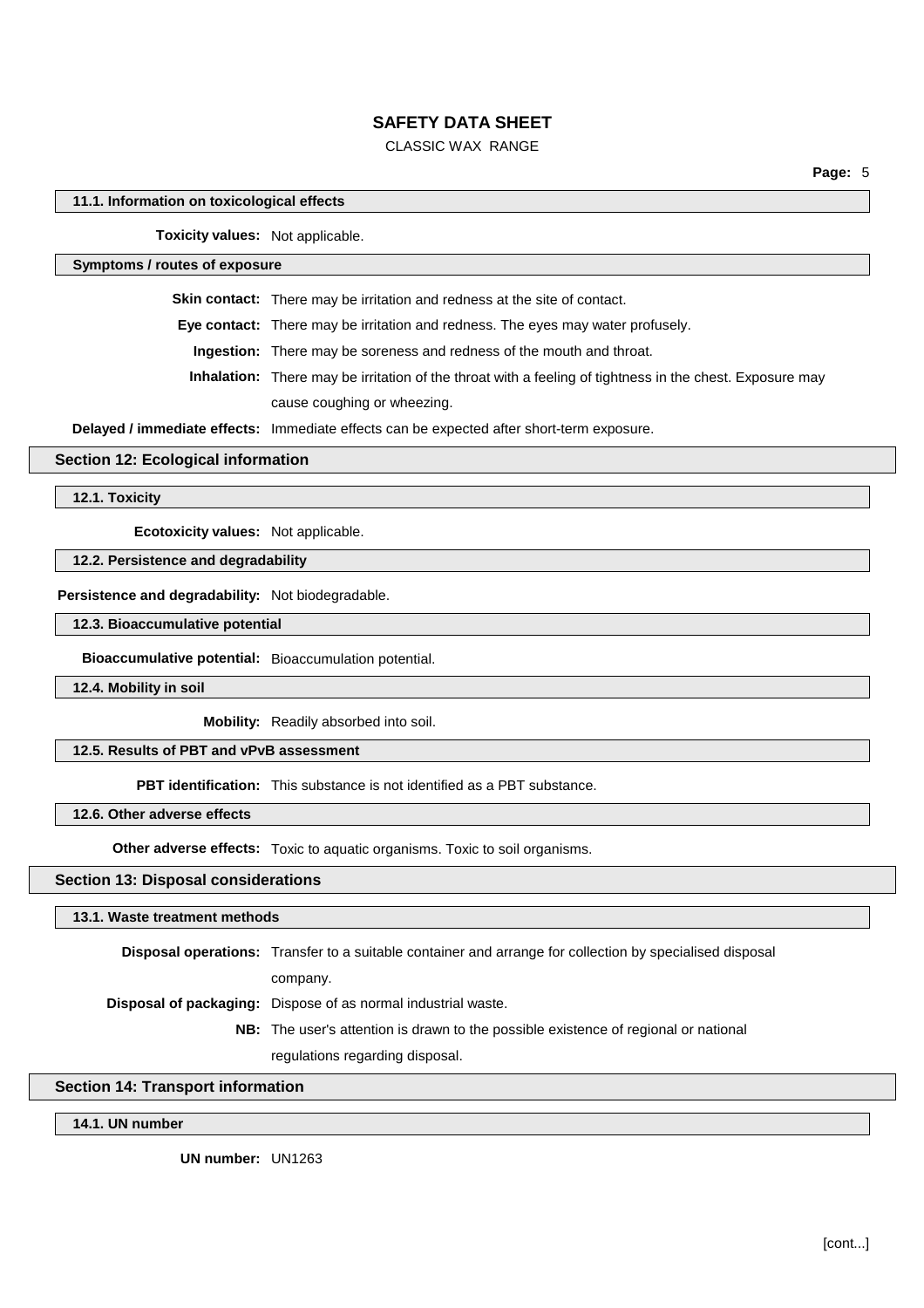| <b>CLASSIC WAX RANGE</b>                  |                                                                                                                                             |  |  |  |
|-------------------------------------------|---------------------------------------------------------------------------------------------------------------------------------------------|--|--|--|
|                                           | Page: 6                                                                                                                                     |  |  |  |
| 14.2. UN proper shipping name             |                                                                                                                                             |  |  |  |
| Shipping name: PAINT                      |                                                                                                                                             |  |  |  |
| 14.3. Transport hazard class(es)          |                                                                                                                                             |  |  |  |
| Transport class: 3                        |                                                                                                                                             |  |  |  |
| 14.4. Packing group                       |                                                                                                                                             |  |  |  |
| Packing group: III                        |                                                                                                                                             |  |  |  |
| 14.5. Environmental hazards               |                                                                                                                                             |  |  |  |
| Environmentally hazardous: Yes            | Marine pollutant: No                                                                                                                        |  |  |  |
| 14.6. Special precautions for user        |                                                                                                                                             |  |  |  |
|                                           | Special precautions: No special precautions.                                                                                                |  |  |  |
| Tunnel code: D/E                          |                                                                                                                                             |  |  |  |
| Transport category: 3                     |                                                                                                                                             |  |  |  |
| <b>Section 15: Regulatory information</b> |                                                                                                                                             |  |  |  |
|                                           | 15.1. Safety, health and environmental regulations/legislation specific for the substance or mixture                                        |  |  |  |
| 15.2. Chemical Safety Assessment          |                                                                                                                                             |  |  |  |
|                                           | Chemical safety assessment: A chemical safety assessment has not been carried out for the substance or the mixture                          |  |  |  |
|                                           | by the supplier.                                                                                                                            |  |  |  |
| <b>Section 16: Other information</b>      |                                                                                                                                             |  |  |  |
| <b>Other information</b>                  |                                                                                                                                             |  |  |  |
|                                           | Other information: This safety data sheet is prepared in accordance with Commission Regulation (EU) No                                      |  |  |  |
|                                           | 453/2010.                                                                                                                                   |  |  |  |
|                                           | * indicates text in the SDS which has changed since the last revision.                                                                      |  |  |  |
|                                           | Phrases used in s.2 and 3: H224: Extremely flammable liquid and vapour.                                                                     |  |  |  |
|                                           | H304: May be fatal if swallowed and enters airways.                                                                                         |  |  |  |
|                                           | H315: Causes skin irritation.                                                                                                               |  |  |  |
|                                           | H340: May cause genetic defects <state conclusively="" exposure="" if="" is="" it="" of="" proven="" route="" th="" that<=""></state>       |  |  |  |
|                                           | no other routes of exposure cause the hazard>.                                                                                              |  |  |  |
|                                           | H350: May cause cancer <state conclusively="" exposure="" if="" is="" it="" no="" of="" other<="" proven="" route="" th="" that=""></state> |  |  |  |
|                                           | routes of exposure cause the hazard>.                                                                                                       |  |  |  |
|                                           | H411: Toxic to aquatic life with long lasting effects.                                                                                      |  |  |  |
|                                           | R10: Flammable.                                                                                                                             |  |  |  |

R12: Extremely flammable.

R38: Irritating to skin.

R51/53: Toxic to aquatic organisms, may cause long-term adverse effects in the aquatic environment.

R65: Harmful: may cause lung damage if swallowed.